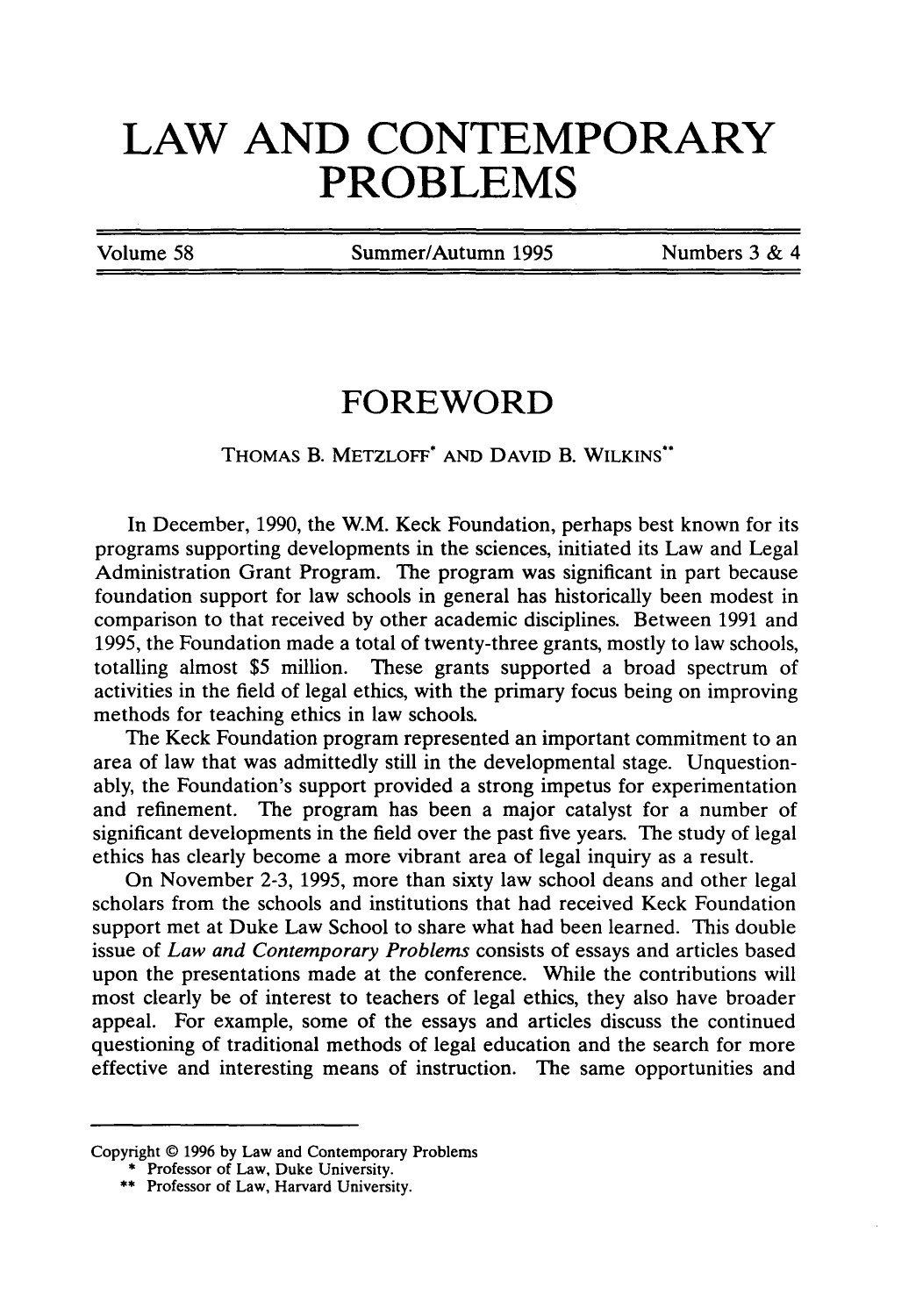struggles detailed apply across the curriculum. More importantly, the questions presented deal with more than just the teaching of ethics; they involve the struggle for defining and implementing a vision of what the legal profession is about. All lawyers, and not just those teaching and studying in law school, are faced repeatedly by self-doubts about the nature of our professionalism. At the heart of this issue is the challenge of defining a vision of legal ethics.

The Duke conference began with a presentation by Dean Paul Brest of Stanford Law School and a "Deans' Roundtable" on the future of legal education, focusing particularly on professionalism and ethics issues. Dean Brest's contribution-exhorting law schools to expand the current law school curriculum to include training in counseling, problem solving, and negotiation-also begins this issue of *Law and Contemporary Problems.* The Deans' Roundtable discussion, although not included here, was quite lively. Several deans spoke about the many resource issues now facing most law schools and how they impact ethics programs. Many deans also commented on the pressures received from some of their constituents, most notably bar officials and alumni, to bolster ethics offerings.

Following the roundtable discussion, the various Keck Foundation grantees made presentations relating to their own particular programs. Although the presentations were necessarily brief because of the high number of grantees, they were expanded for inclusion here to give the readers more complete discussions of the various topics. As editors, we asked the authors to focus on the parts of their grant programs that were the most innovative or interesting. What has resulted is a series of stories and reflections about the teaching of ethics. Unquestionably, some contributions overlap because individual participants identified common approaches and sometimes common difficulties, but, more noticeably, the collection exhibits an amazing variety of creative approaches.

The various articles have been grouped into six thematic areas. To be sure, many of the contributions are sufficiently wide-ranging in content that they could be included in more than one area. The first group of articles deals with the many grantees whose primary mission was to improve the existing required ethics course. The litany of problems associated with that course is widely accepted. Required since the mid-1970s, the course on ethics has been an unwanted stepchild in many institutions. In most schools, it was the only or one of the few required courses; its mandatory nature breeds resentment among students. Its content seemed at times to be an unseemly hodgepodge. Many of the Keck Foundation grantees challenged the conventional wisdom and experimented with ways to make the required course a vibrant offering within their schools and institutions.

The second collection of articles relates to grant programs designed to teach ethics by the "pervasive" method. A common criticism of the current pedagogical approach to ethics is that it isolates and thereby marginalizes ethics. The "pervasive" method of ethics instruction attempts to remedy this problem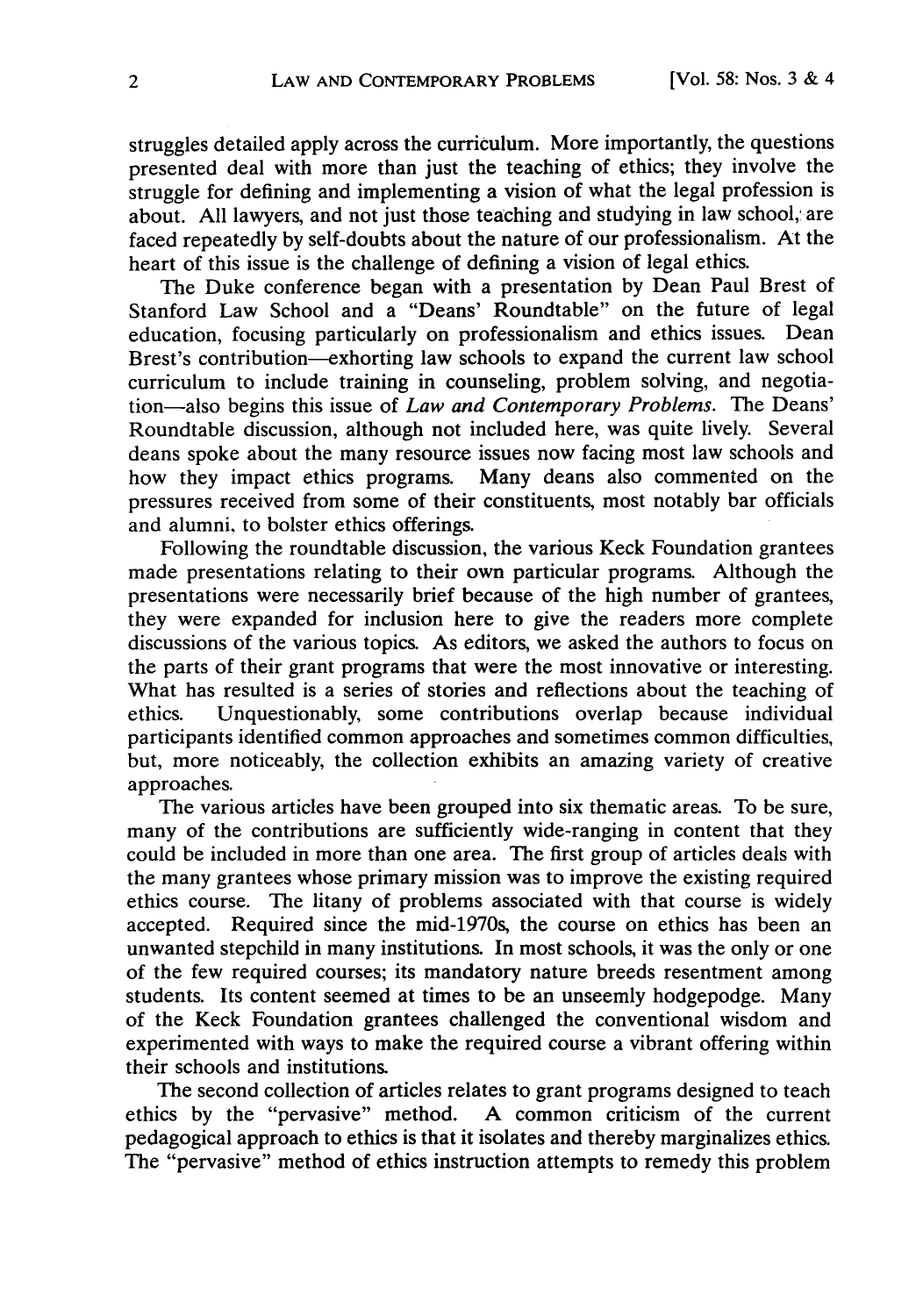by instilling ethics considerations into the existing substantive law courses, making ethics issues "alive" throughout the curriculum.

The third group of articles adopts a different approach. Rather than trying to spread ethics throughout the curriculum, these programs were designed to develop specialized, advanced ethics courses.

The fourth category describes efforts by some grantees to utilize the techniques of clinical education in the teaching of legal ethics. This particular approach focused a central question that in fact applies to many of the attempted methodologies: What are the justifications for law schools to expend the greater resources required to produce quality clinical training (or other more intensive teaching formats) in the area of ethics?

The fifth set of articles focuses on the special challenges of providing ethics education for judges. Judges are at the pinnacle of our legal system and have unique abilities to influence the character of the profession's collective ethic. Yet, for a number of reasons, it is difficult to conduct appropriate and challenging ethics courses for judges. These grant recipients described a variety of approaches to educating judges.

The symposium concludes with a series of articles that defy easy classification, and in general are aimed toward the future of ethics education in law schools. These contributions include a first for *Law & Contemporary Problems-the* inclusion of a CD-ROM ethics database developed at Cornell Law School.

Obviously, this symposium would not have been possible without the generous support of the Keck Foundation. While the individual essays and articles appropriately credit the Foundation's support, we wish to take this opportunity to collectively acknowledge and thank the Foundation for its efforts. Through the Foundation's generosity, the study and teaching of legal ethics has taken several important steps forward. We hope that this double issue of *Law and Contemporary Problems* is a worthy testament to the Foundation's efforts.